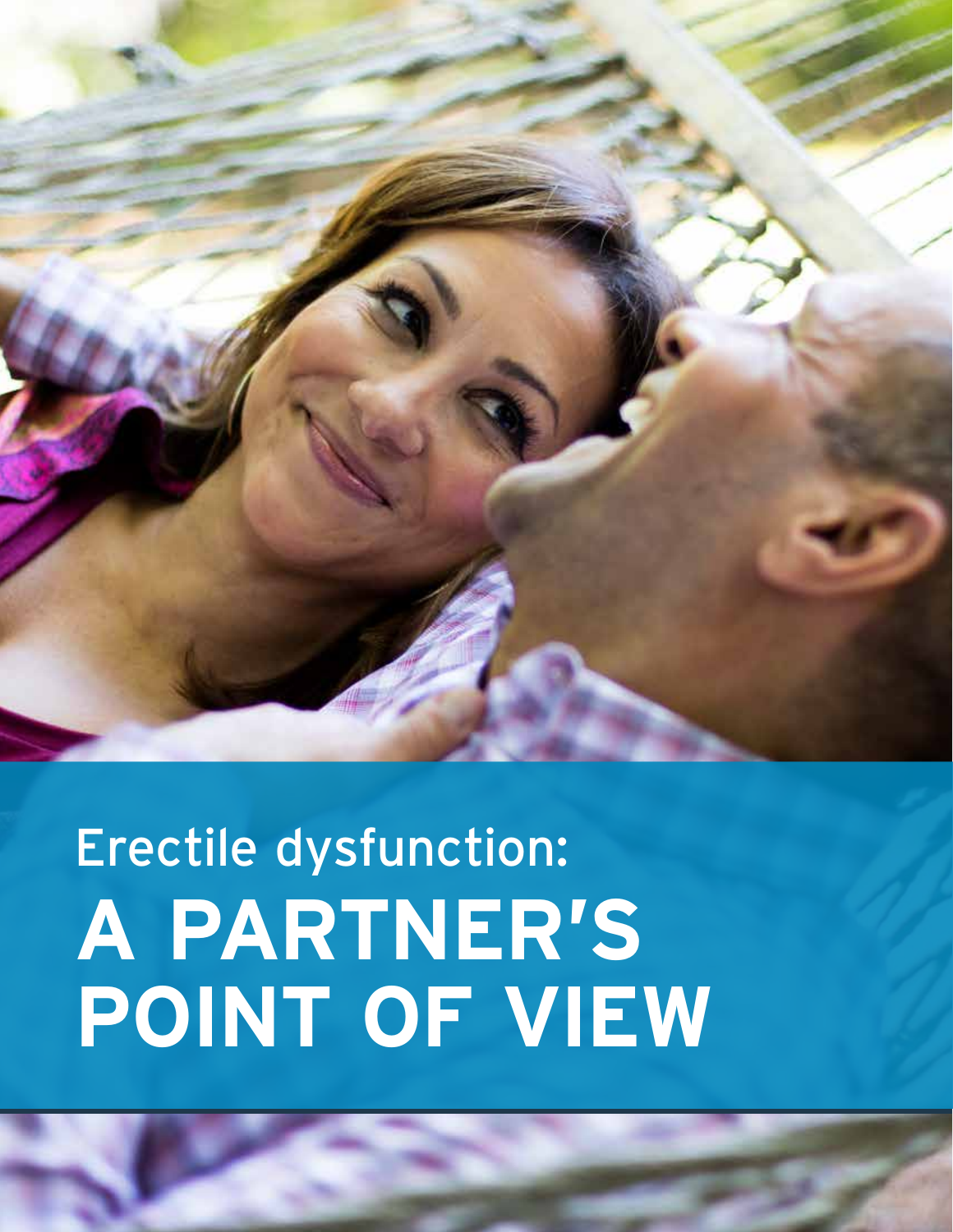Erectile dysfunction (ED) is often called "the couples' disease" since it is one of the few disease states that can affect both a man as well as his partner. ED can limit intimacy, affect self-esteem and impact key relationships.<sup>1</sup> Understand how erectile dysfunction affects couples – and how both of you can find a solution to regain intimacy and confidence.

## **FACTS ABOUT ERECTILE DYSFUNCTION**

## **What is erectile dysfunction?**

ED is defined as the persistent inability to achieve or maintain an erection that is firm enough to have sexual intercourse.<sup>2</sup>

More than half of men over the age of 40 have some degree of ED.3

## **Causes and comorbidities associated with ED2,4-5**

There's no single cause of ED. There are real physical and psychological reasons for ED.

#### Some common causes are

- Cardiovascular disease (high blood pressure, heart disease)
- Diabetes
- Prostate cancer treatment
- Surgery (prostate, bladder, colon, rectal)
- Medications (blood pressure, antidepressants)
- Lifestyle choices (smoking, excessive alcohol, obesity, lack of exercise)
- Spinal cord injuries
- Hormone problems
- Trauma

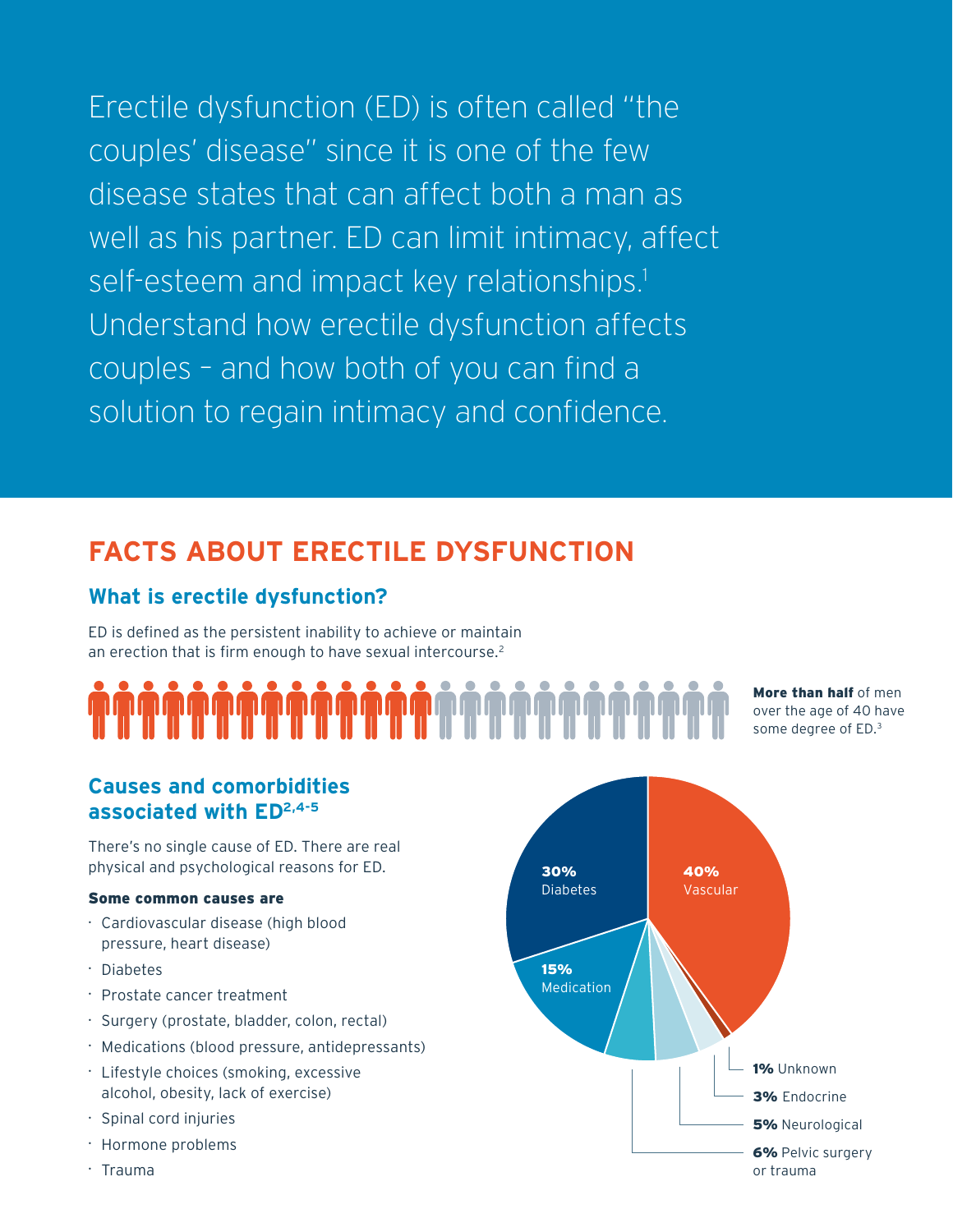*"The intimacy that we used to have went away. All of a sudden, it was like we were completely separated. There was no connection."*

— Tom

## **EMOTIONAL SIDE OF ED**

### **The patient's perspective**

ED has a significant impact on the man. Feelings of embarrassment, frustration and emasculation can lead to behaviors of denial, alienation and avoidance.

- A man suffering from ED may initially accept his partner's support but after time, hearing his partner say, "It doesn't matter to me" is harder to believe
- Avoiding sex can create feelings of alienation that can fracture relationships

For many men, the ability to have an erection makes them feel "normal" or "whole." It's important for partners to be supportive and understanding when trying the various ED treatment options. The options may work with varying degrees of success depending upon the cause of the ED.

## **The partner's perspective**

ED has a significant impact on partners of ED sufferers. Feelings of frustration, empathy and sadness can slowly fade to apathy and acceptance of life without the closeness once enjoyed.

- Partners may look inward for causes "Is it me?" or "Maybe something is wrong with me"
- Partners may have a desire to "fix" the problem
- Partners may be fearful of treatment or be experiencing sexual dysfunction themselves

#### Things you can do

- Understand that ED is usually a medical problem that affects BOTH of you
- Talk openly with your partner
- Accompany your partner to his medical appointments
- Educate yourself on ED and the treatment options available

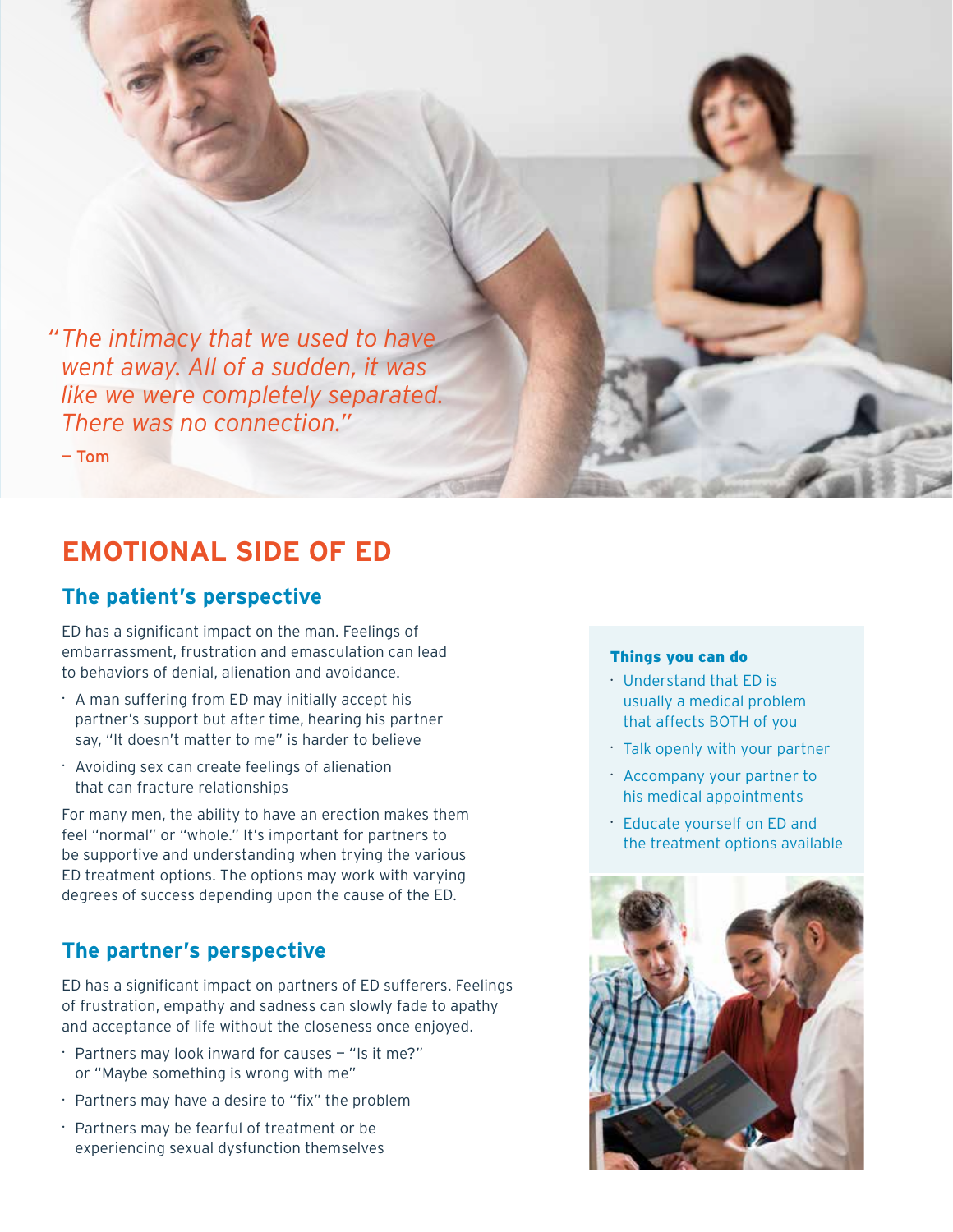## **ED TREATMENT OPTIONS2**

Regardless of the cause of a person's ED, a variety of treatment options are available. If one option doesn't work or isn't ideal, it's important not to get discouraged and give up hope. Treatment options have varying degrees of success for each man depending on the cause of the ED. The degree of spontaneity or time it takes to achieve an erection also varies among solutions. An ED Specialist will help guide couples to find a permanent treatment for ED.



#### Oral medications

There are a number of prescription medications available that may improve blood flow to the penis. Combined with sexual stimulation, this can produce an erection.



#### Vacuum erection devices

A hollow plastic tube is placed over the penis and a pump (hand/battery-powered) is used to create a vacuum that pulls blood into the penis. Once an erection is achieved, an elastic tension ring is placed at the base of the penis to help maintain the erection.



#### Injections

With injection therapy, a needle is used to inject medication directly into the penis. The medication allows blood to flow into the penis, creating an erection.



#### Intraurethral suppositories

An applicator containing a small pellet (suppository) is inserted into the urethra and the pellet is released. The pellet dissolves and increases blood flow to the penis, creating an erection.



#### Penile implants

A device is implanted into the penis that enables a man with ED to have an erection. The device is entirely contained in the body so no one is able to see it. It is controlled by the user to achieve an erection. This treatment is designed to allow for spontaneity, and the erection is maintained for as long as the man desires.

*"I think that you forget what you're missing. If you put it away, you forget about it and say, 'everything's ok,' then you realize, wow, that's what we were missing all that time. It brings you closer."*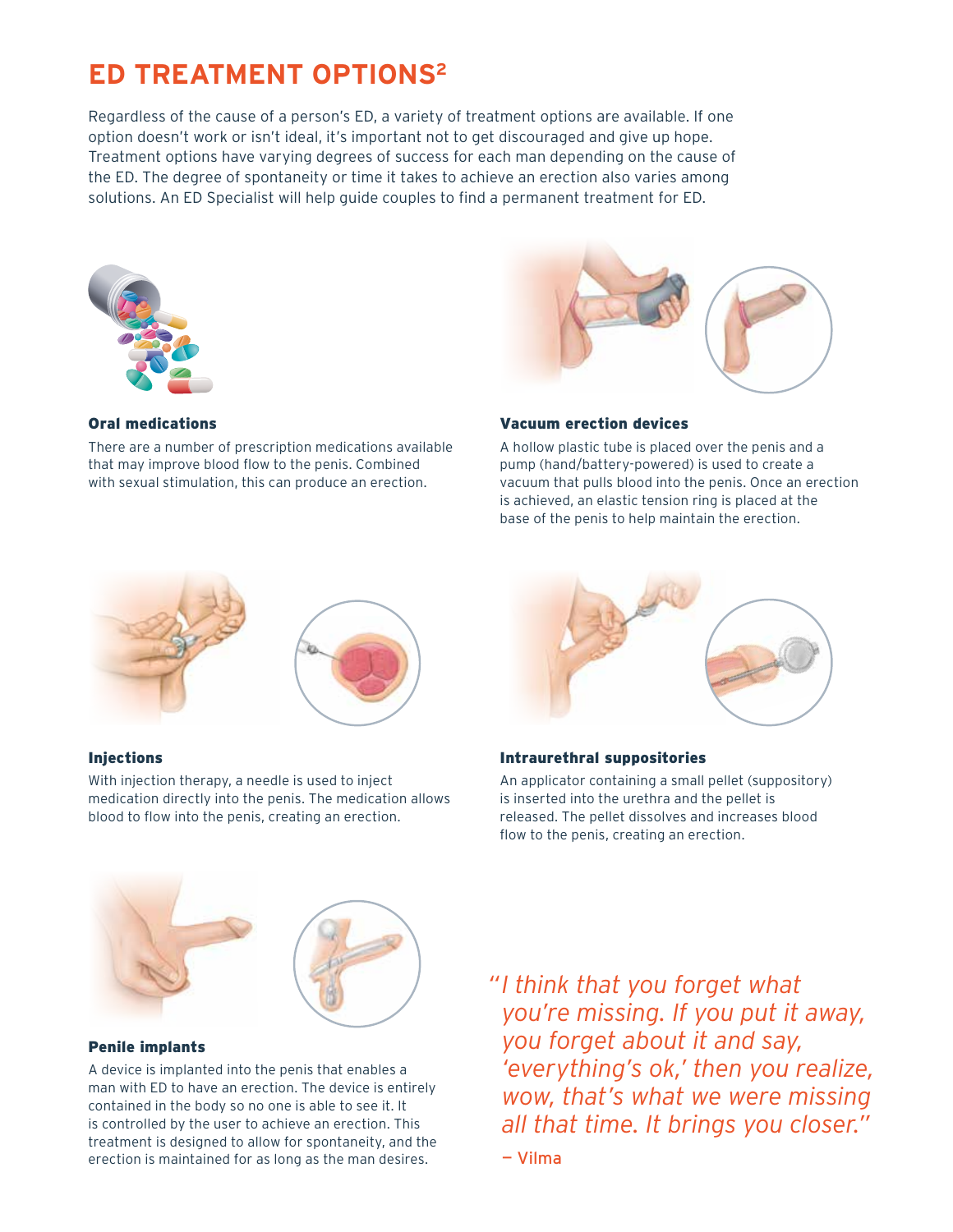

## **FROM ERECTILE DYSFUNCTION TO SEXUAL SATISFACTION**

Did you know? Two decades before the development of oral medications for ED, the penile implant was available to treat ED.6

For men and their partners who find that other treatments are unsatisfactory or don't work, a penile implant can offer support for an erection whenever and wherever desired. Unlike many other treatment options, an implant allows couples to be very spontaneous. Features and benefits of the penile implant include:

- Virtually undetectable providing discretion in men's restrooms and locker rooms
- Self-controlled provide erections within seconds enabling spontaneity
- $\cdot$  Reliability offering certainty of erection when desired
- Endurance erections may be sustained for as long as wanted — even after ejaculation

The most common side effect of an AMS penile implant is 97% patient satisfaction.7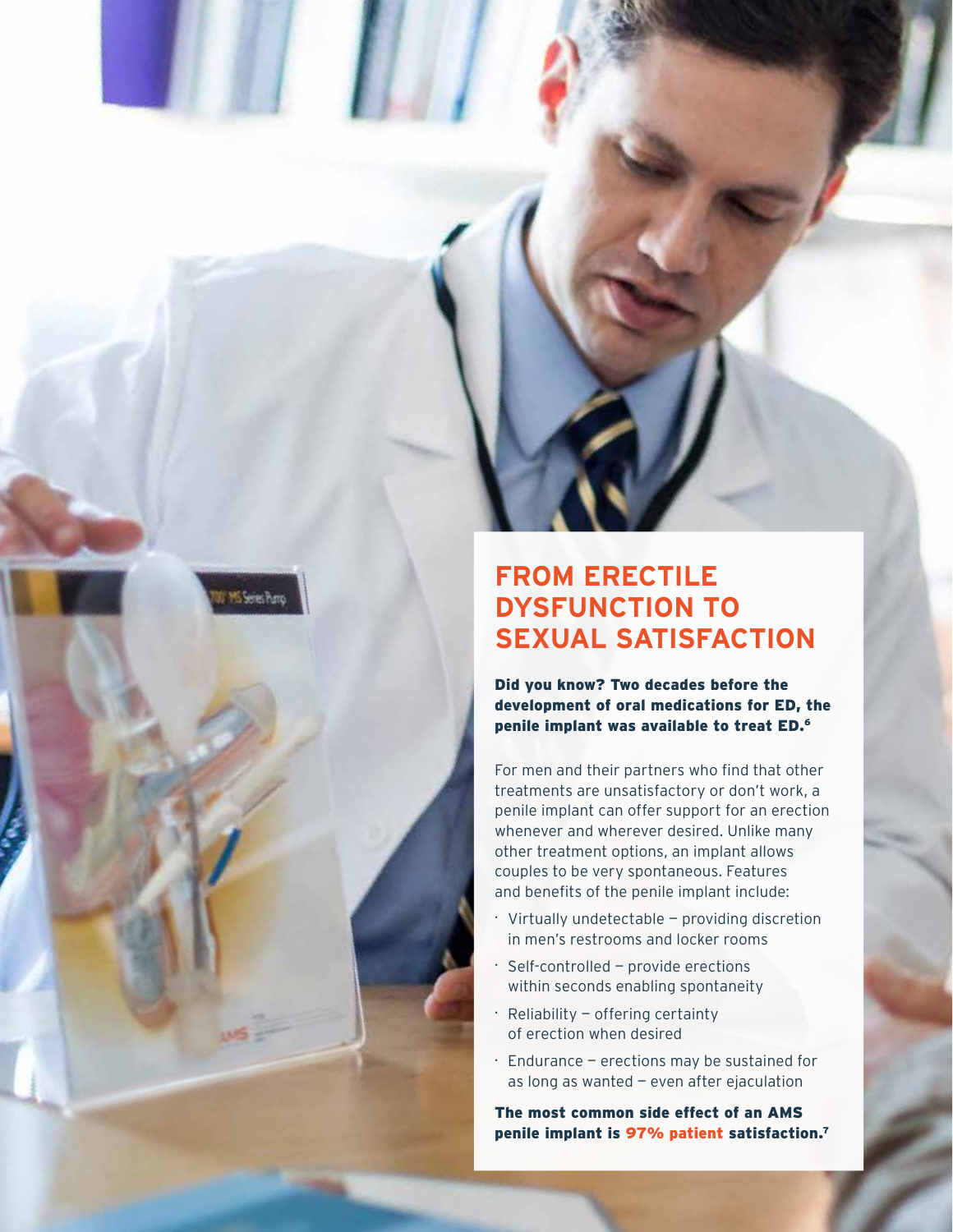*"We are closer now than we ever were. We have learned to listen to each other and, although I would love to take credit for his ascent from depression to living life again, I cannot. The credit goes to his penile implant, which has allowed us to regain our sexual lives together. And for this, I will always be grateful."* 

— Marilyn

## **PATIENT SATISFACTION**

**State of the Committee** 

Prospective patients often wonder how their sexual activity will be impacted — if they will be able to experience familiar sensation and orgasms. Many studies show that penile implants offer satisfying results.<sup>7,8</sup> A variety of implants are available, and men should consult with their doctor to determine which type of implant is best suited for their condition and lifestyle.

## **PARTNER SATISFACTION**

Patients with penile implants often wonder how their partners will be affected. Partners cannot necessarily feel the difference pre- and post-implant. In one study of 200 men with penile implants and 120 partners, men and their partners found the implant to be satisfying. In fact, 96 percent of partners when surveyed, reported sexual activity with the implant was excellent or satisfactory.8

Penile implants have helped many couples return to an active, satisfying sex life. When your partner has an implant, it instills confidence. He will be able to perform when the time is right. When a partner has an implant, it doesn't necessarily mean a couple will have more sex. All couples are unique.

"For me, it's very exciting," says Linda, a wife of an implant recipient. "Once he has an ejaculation, the erection is still there. We can be intimate for as long as I want, which is very satisfying for me."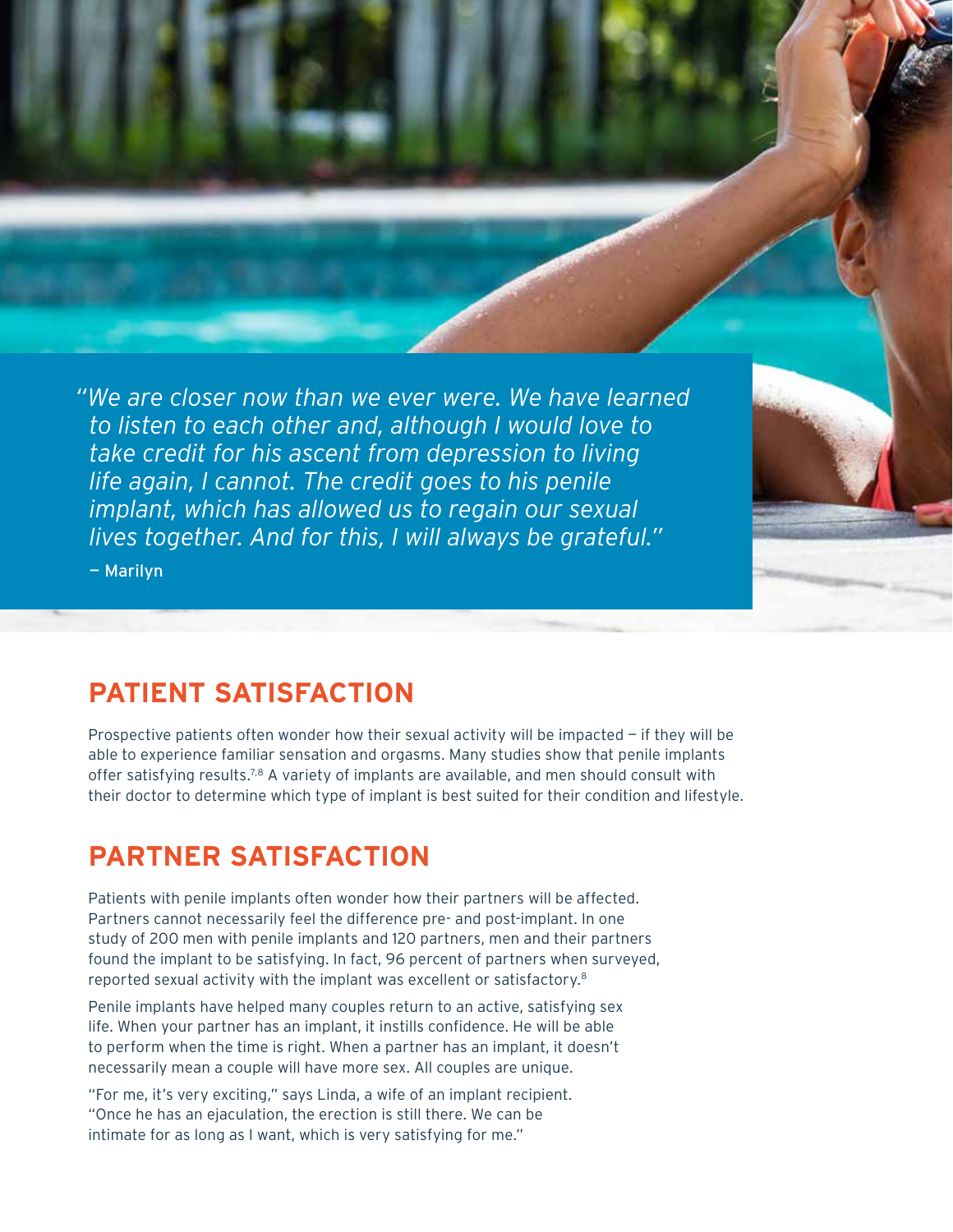

## **THE ED CONVERSATION**

## **Talking to your partner**

ED affects both men and their partners and can result in frustration, anger and decreased intimacy both inside and outside of the bedroom.

- As a partner, it's important to show support, get informed, choose your moment and have the conversation. Men suffering from ED are not alone.
- By focusing on emotional and physical intimacy, including kissing, hugging and stroking, many couples report an increase in desire and motivation to pursue a solution that works for them.
- Beginning to talk about ED and treatment options may lead to conversations about other health-related issues and may include discussion of other lifestyle choices.

## **Ways to start the conversation**

- "I love you and I am here to help with whatever is on your mind. Do you want to talk about it?"
- "We have a great relationship and I enjoy being with you, but things haven't been the same between us."
- "I know sex may be hard to talk about, but we need to address the ED. There are treatment options available and I want to help."
- "There are a lot of couples that face this issue. I am here for you. We could talk to your doctor. What do you want to do?"

## **There is hope!**

Every man should be able to hear these words…

- "There are options for us."
- "We don't have to live like this."
- "We don't have to give up our sex life."